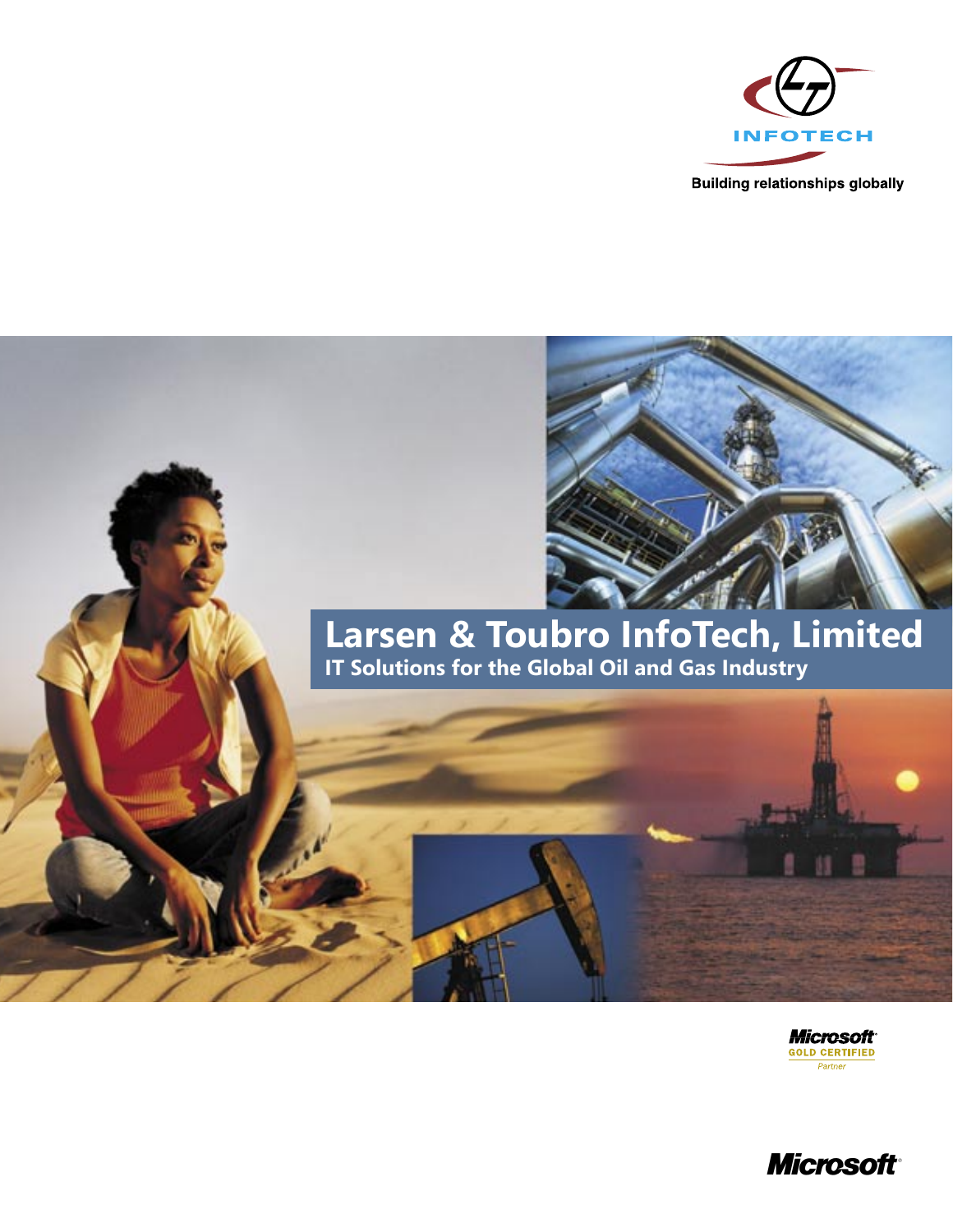# **Larsen and Toubro InfoTech**

Larsen & Toubro InfoTech, Limited (L&T InfoTech) is a global consulting company and IT solutions provider based in Mumbai, India and Edison, New Jersey in the USA. Since it was spun off as a 100-percent subsidiary of Larsen & Toubro Limited in 1997, L&T InfoTech has become one of India's leading software consulting companies by providing customers with high-quality services, operational flexibility, and rapid response to their requirements.

L&T InfoTech provides IT engineering, data and process integration, and Web-enabled solutions for Fortune 500 companies. From its roots in both engineering and business process support for its parent company, L&T InfoTech provides deep business acumen and technical expertise, which help its customers achieve better bottomline results.

The company's Microsoft initiative is based at its Microsoft® .NET Center of Excellence (CoE) in Mumbai, India. This CoE works closely with the company's oil and gas CoE, where technical specialists perform research, conduct pilots and proofs of concept, and train consultants in the oil and gas domain. L&T InfoTech also maintains 10 development centers in India and a business presence in the United States, Canada, the European Union, India, and East Asia.

### **Microsoft Partner Alliance**

Global service delivery Partners are an important part of the Microsoft Partner ecosystem. By using a global delivery model of technologies and services, Microsoft and its Partners can use the onsite-offshore model to deliver new business capabilities, help customers accelerate legacy migration and adoption of new platforms, and enable them to achieve more cost-effective operations.

Microsoft Global Delivery Partners are a worldwide community of consulting and solution integration firms. These companies stand ready to help Microsoft enterprise customers design, install, and maintain secure networks, mobile access, and remote connectivity by using Microsoft technologies.

Microsoft Global Delivery Partners include the world's fastestgrowing vendors. Like all members of the Partner community, L&T InfoTech has a proven and distinguished track record among Global 1000 customer companies and world-class capabilities based on the Microsoft platform. These capabilities are aligned with vertical and horizontal solution areas. This brochure is designed to highlight L&T InfoTech capabilities and help potential customers to better assess engagement opportunities with this Partner.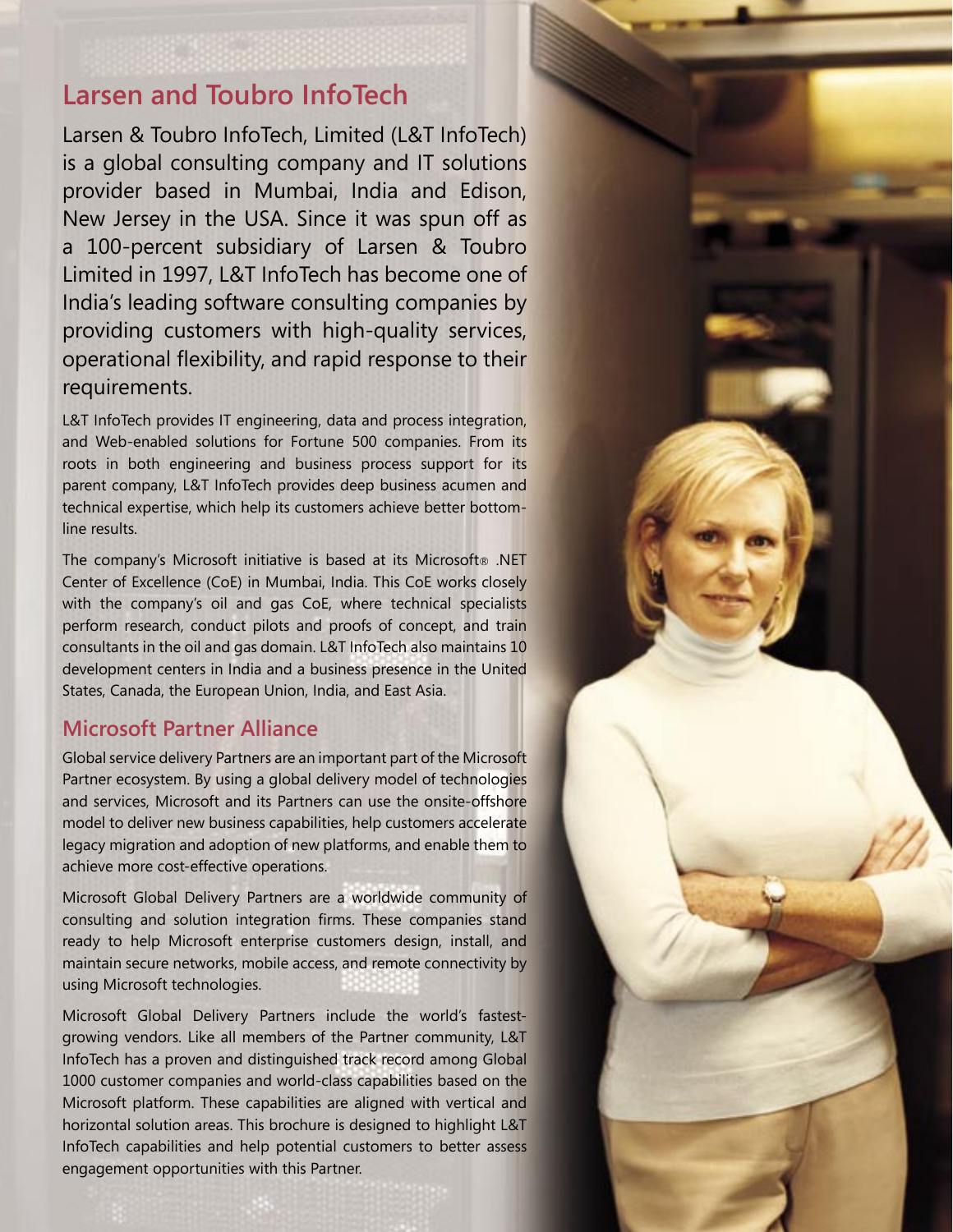

# **Rich Resources of Business and Technical Expertise**

The business environment of the global oil and gas industry is characterized by extremes—the complexity of its business and technical processes, the amount of capital needed to develop resources, and the value of opportunity costs lost by obsolete information, inaccurate decisions, or operational delays.

Success in this hyper-competitive environment requires discernment and good judgment—and powerful IT tools that help decision makers to make good business decisions appropriately, quickly, and effectively. Since its founding in 1997, L&T InfoTech has used its deep scientific, engineering, and process operations knowledge to deliver cost-effective IT solutions to customers in the petroleum, heavy construction, and manufacturing industries. To this expertise, L&T InfoTech adds experience gained from supporting business processes at its parent company, Larsen & Toubro Limited, to create solutions that help its customers achieve their business goals.

L&T InfoTech combines this deep domain and business process experience and the rich functionality of Microsoft development, collaboration, and Web-enabled technologies to build IT-based solutions that help oil and gas companies improve their revenue potential by:

- **Providing real-time petroleum supply and product demand data and analytical capabilities** for refinery operations to maximize the value of refined products.
- **Integrating investment portfolio data with financial back-end systems** to maximize the value of upstream and downstream assets.
- **Integrating supply chain management data and processes** to provide cost-effective, appealing retail services.



# **Quick, Accurate Refinery Decisions**

Optimizing refinery operations is mostly a planning process enabled by matching the types and volumes of crude oil coming to refineries through pipelines and the demand for specific types and volumes of refined products. Each crude oil shipment is a business opportunity. Maximizing the value of these opportunities requires complex analysis and access to a wide variety of crude oil distribution, product pricing, and refinery process data, which must be constantly monitored, analyzed, and displayed.

The rich experience of L&T InfoTech consultants and engineers ensures that only the most relevant data is chosen, organized, and displayed for refinery operations managers. Microsoft technologies add to the value of these solutions by enabling companies to develop flexible, scalable applications that are easy to develop, deploy, and use. Typically, these solutions include:

- **Microsoft .NET Framework,** which provides tools and reusable Web parts to develop dashboards and customized applications that process crude oil supply and product demand data. Reusable components and services made in the .NET Framework add to the value of these solutions by enabling faster, lower-cost solution development and errorfree operation on many IT platforms.
- **Microsoft Windows Server™ 2003 and Windows® XP Professional,** which provide reliable, scalable infrastructure services and secure access to refinery data from business user PCs. Solutions developed on the Microsoft Windows platform provide fast, lower-cost deployments and simpler, lower-cost management that keeps operations costs low.
- Microsoft SharePoint™ Portal Server, which provides a collaboration platform, from which refinery operators can view relevant data displayed on dashboards.
- **Microsoft SQL Server® Analysis Services,** which help programmers develop applications that determine whether the right type of crude is available to produce specific products and to ensure refinery process control.

The resulting portal-based solutions reduce the time needed to gather, analyze, and display refinery process data gathered by monitoring devices and to assess the potential value of each crude oil shipment.

L&T InfoTech refinery optimization solutions transform large volumes of technical data and complex processes into information and display it in a way that is easy to monitor, understand, and use. In this way, these solutions maximize the value of refinery yields and make refinery operations more agile.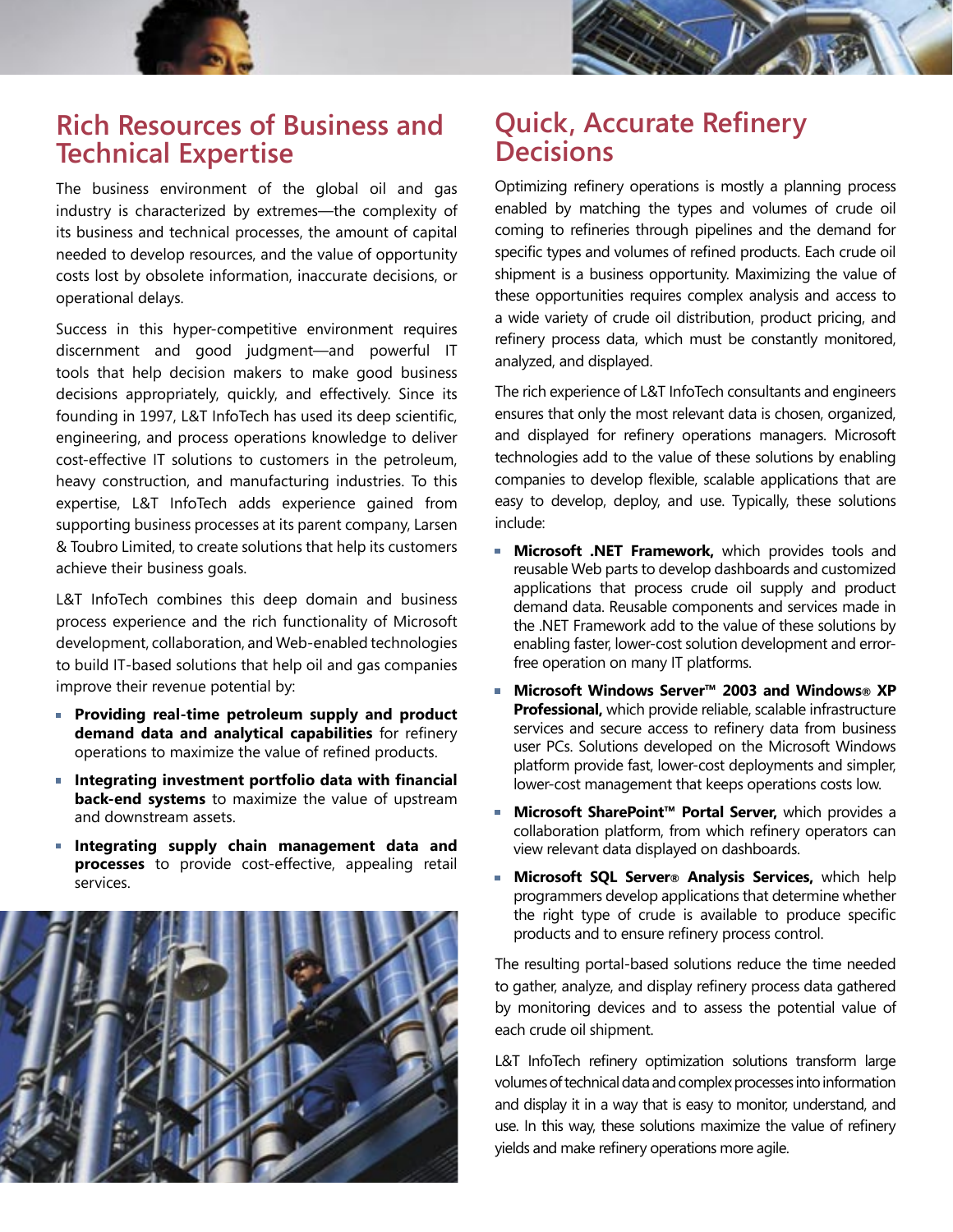

# **Fast, Accurate Resource Planning**

In the petroleum industry, companies often manage a very diverse portfolio of upstream and downstream assets that range from offshore drilling platforms, refineries, and retail

gasoline stations. Data that informs strategic asset investment and allocation decisions must be gathered, often from many locations continents away from corporate headquarters.

*L&T InfoTech designs flexible asset management solutions that monitor and report financial, and operations data from each location.* 

### L&T InfoTech designs flexible asset

management solutions that monitor and report financial, and operations data from each location. These solutions, which provide continuous access to large volumes of data quickly and accurately, are based on the L&T InfoTech Enterprise Asset Management System framework and these Microsoft technologies:

- **Microsoft .NET Framework,** which enables programmers to write XML-based Web services that automate resource data discovery, collection, analysis, and planning tasks and connect applications to SAP and other back-end systems. These services also enable development of user-friendly dashboards that provide views of critical asset data.
- **Microsoft SQL Server,** which provides scalable data storage in a single data and knowledge repository and virtualized database management that promotes rapid access to data originating from many locations.



**Microsoft Office SharePoint Portal Server,** which enables the creation of intranet portal solutions that extend enterprise resource planning (ERP) capabilities by providing a worldwide collaboration platform. Within these solutions, raw data can be monitored, and analytical results can be viewed by or shared with anyone who has access privileges.

Benefits of L&T InfoTech data access and collaboration solutions include:

- **Flexible solutions that can be scaled quickly to many** worldwide operations and facilities.
- Reduced development time, which enables faster time to value.
- Faster, error-free data analysis, which enables more informed business decisions and improved business agility.

By connecting data analysis capabilities to back-end systems, automating data handling tasks, and making resource information available to business users at headquarters or far away, L&T InfoTech ERP solutions improve the speed and quality of asset allocation and investment decisions.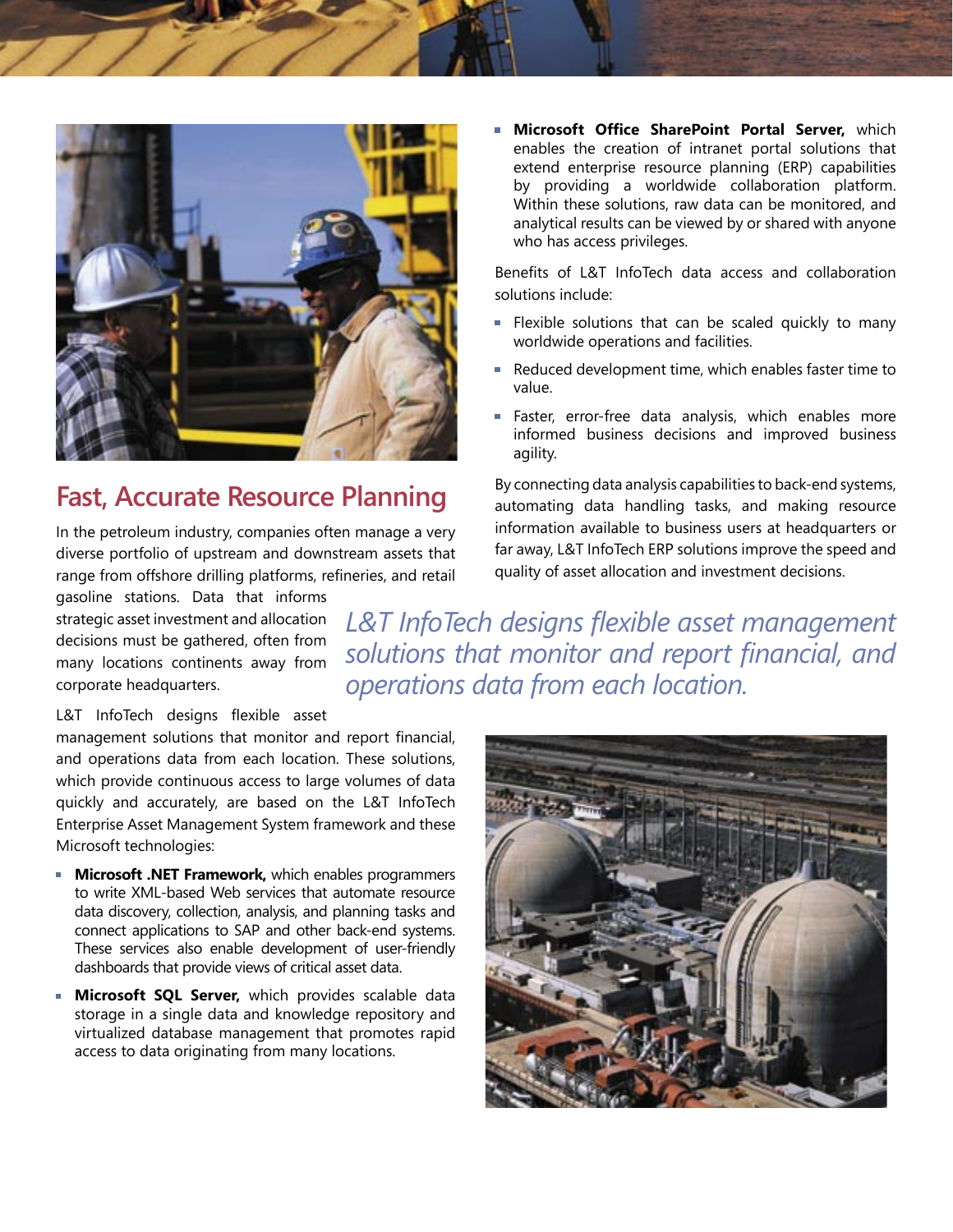## **Real-Time View of Sales, Services**

Fierce price competition squeezes the margins of retail gas distributors. To stay competitive, these businesses must keep strict control of their operating and distribution costs and attract more customers to their retail outlets. Under these circumstances, companies that provide more efficient and attractive customer services will have a competitive advantage.

The L&T InfoTech gStation™ solution framework provides companies with quick startups and the specialized functional capabilities that can answer the challenges of retail gasoline

station operation. Solutions based on the gStation framework combine L&T InfoTech business experience and technical resources with these Microsoft technologies:

- **Microsoft Visual Basic® .NET** to develop process integration applications and render them on the Internet.
- **Reusable XML-based Web parts,** which enable automated handling and integration of product delivery and sales data, credit card transactions, and other data from retail gasoline stations and convenience stores into back-end systems within and between customer and supplier companies.
- **SharePoint Portal Server** collaboration platform, from which petroleum product supply-chain operations personnel can view the delivery and sale of gasoline at any pump and other products and services in real time from browser-based dashboards.

The results are efficient, cost-effective extranet portal solutions that automate the data handling tasks and integrate the business processes needed to provide retail petroleum products and customer services at retail gas outlets.

Benefits include:

- Rapid, trouble-free data exchange between companies and their customers, suppliers, and business partners.
- Reduced IT and operations costs and faster time to market enabled by faster design and setup of new customer services.
- a. Lower inventory costs made possible by faster delivery of needed products and supplies.
- Additional revenue enabled by faster, more flexible response to changing customer needs.

*L&T Infotech offers a wide range of consulting, applications development, customization, implementation, maintenance, and support services...*

# **Oil and Gas Software Solutions**

L&T InfoTech solutions and services are based on the company's deep engineering and business support experience and the rich functionality of Microsoft development, collaboration, and Web-enabled technologies. To help your customers realize significant return on investment (ROI) from its solutions, L&T InfoTech offers a wide range of consulting, applications development, customization, implementation, maintenance, and support services to upstream and downstream segments of the global oil and gas industry.

In addition to the refinery optimization, asset management, and retail integration solutions described previously, L&T InfoTech also provides additional solutions and consulting services.

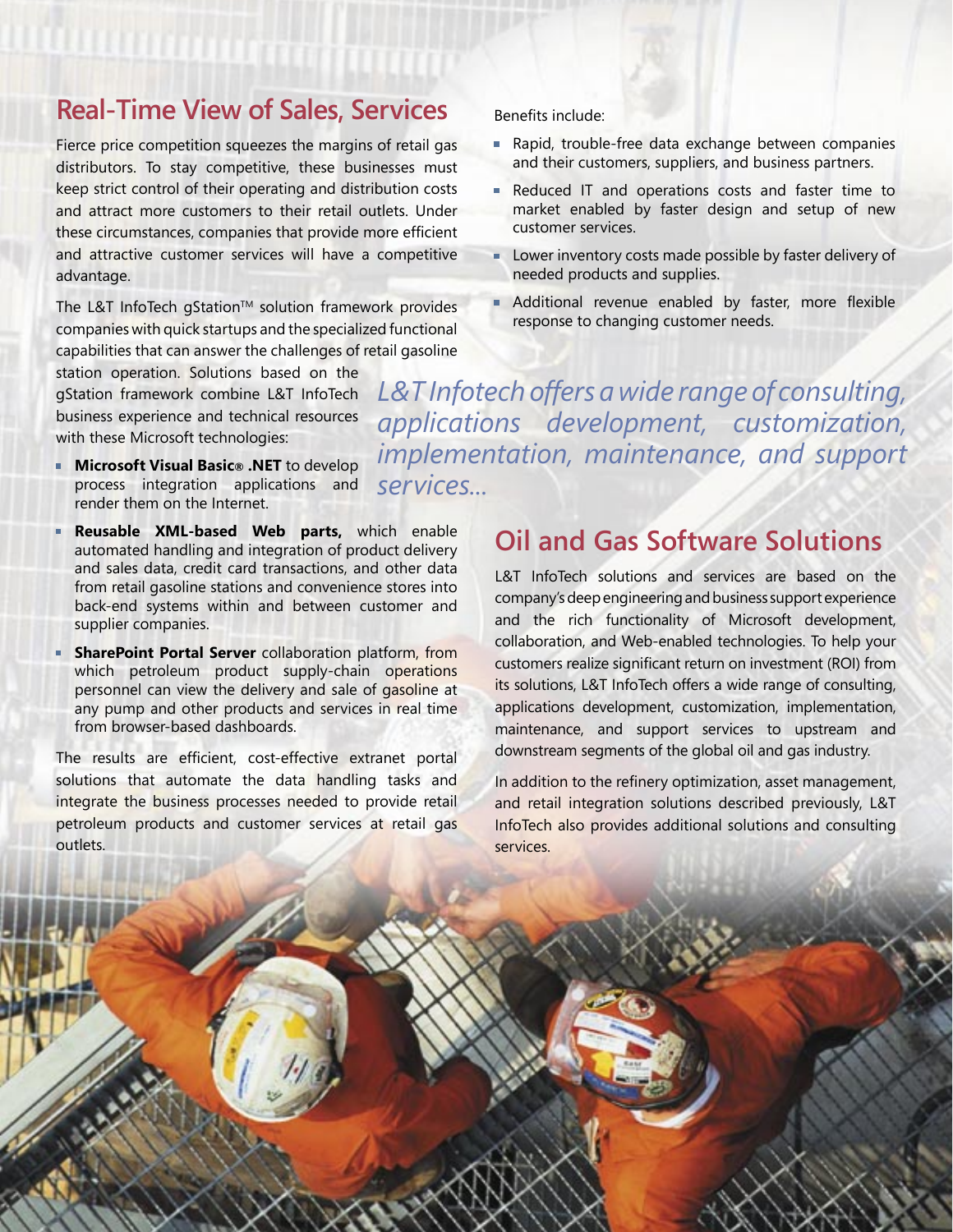

### **Supply Chain Management Solutions**

Supply chain management solutions enable companies to control costs, make processes more efficient, and reduce risk by planning, scheduling, and tracking the costs of goods and services through their supply chain. Specific solutions include:

- **Demand Forecasting and Planning**
- **Supply Chain Optimization**
- **Logistics Planning and Order Management**
- **Fleet Management and Terminal Management**

L&T InfoTech supply chain management solutions are typically based on the following Microsoft technologies:

- Microsoft Visual Studio.NET
- Microsoft SQL Server
- Office SharePoint Portal Server
- BizTalk Server
- **Exercise Content Management Server, Commerce Server, and** Host Integration Server

### **Digital Upstream Oilfield Operations Solutions**

Digital upstream oilfield solutions enable technical specialists and managers to gather, analyze, display, and share data related to petroleum exploration and production assets, processes, and operations. Solutions include:

- Upstream process and asset knowledge management
- Remote oilfield operations management
- Asset utilization, maintenance, and value maximization

Upstream oilfield operations offerings are typically based on the following Microsoft technologies:

- Microsoft Visual Studio.NET
- Microsoft SQL Server
- Microsoft Internet Information Server

L&T InfoTech also provides the oil and gas industry with the following horizontal solutions and IT services:

- **ERP** application development, implementation, and support
- **Enterprise application integration**
- Data warehousing and business intelligence
- Web services and service-oriented architecture (SOA)
- EngineeringÌ.

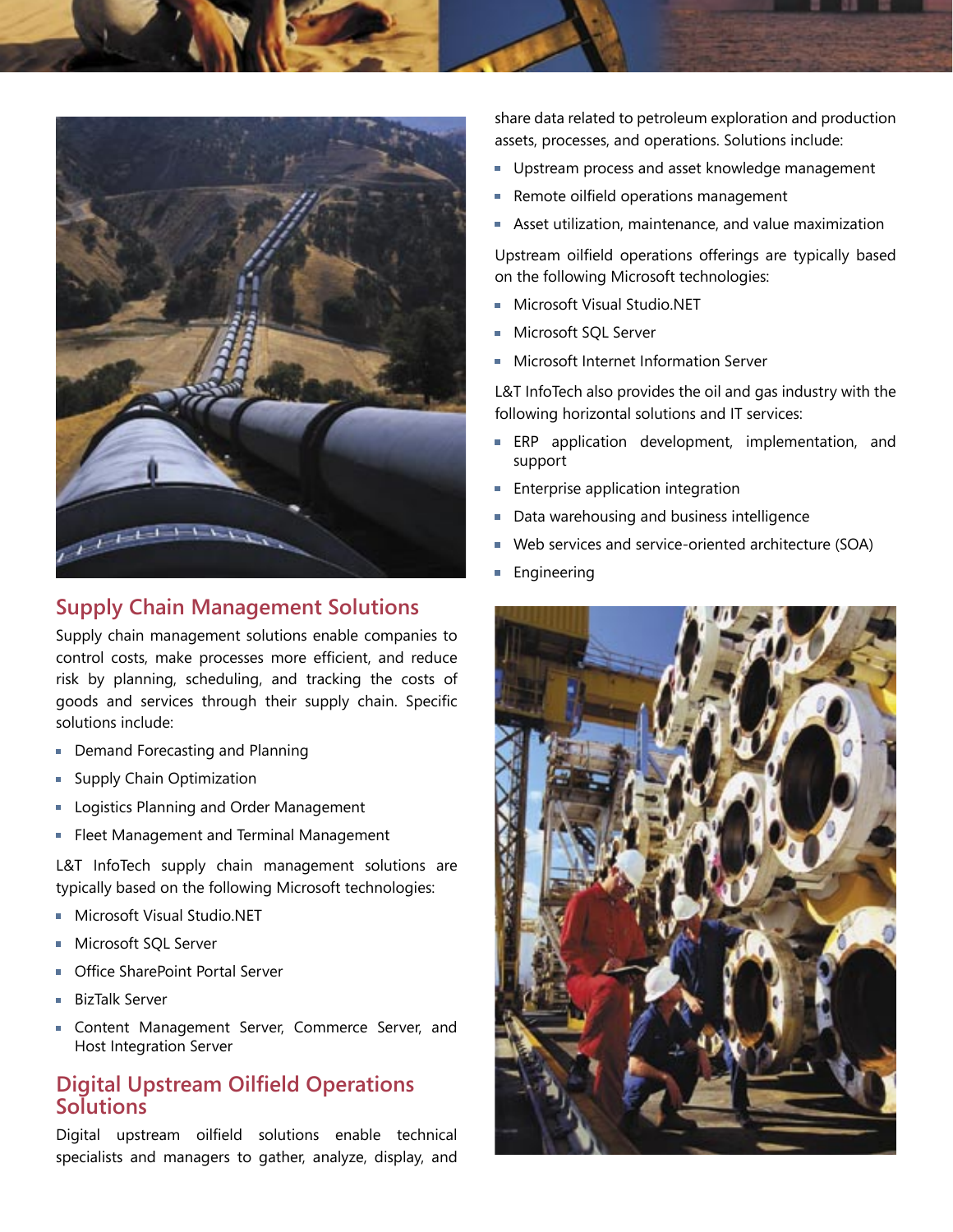# **To contact Larsen & Toubro InfoTech, visit www.Lntinfotech.com or call the sales office nearest you.**

### **CORPORATE OFFICE**

Larsen & Toubro Infotech, Limited Saki Vihar Road **Mumbai** 400 072 India Tel: +91 22-6776 6776 Fax: +91-22-2858 1615 Email: OandGSolutions@Lntinfotech.com

### **SALES/MARKETING OFFICES**

#### **North America**

400 Galleria Parkway #1500 **Atlanta, GA** 30339 USA Tel: 770-956-4019 Fax: 770-980-2050 Email: us.southeast@Lntinfotech.com

2035 Lincoln Highway Edison Square #3005 **Edison, NJ** 08817 USA Tel: 732-248-6111 Fax: 732-248-6122 Email: us.east@Lntinfotech.com

3700 Westchase **Houston, TX** 77042 USA Tel: 713-587-5800 Fax: 713-334-4516 Email: us.south@Lntinfotech.com

5068 W Plano Parkway #300 **Plano, TX** 75093 USA Tel: 972-447-8230 Fax: 972-447-8231 Email: us.south@Lntinfotech.com

100 Century Center Court #501 **San Jose, CA** 95112 USA Tel: 408-453-8700 Fax: 408-453-8710 E-Mail: us.west@Lntinfotech.com

1821 Walden Office Square #300 **Schaumburg, IL** 60173 USA Tel: 847-303-3900 Fax: 847-303-3901 Email: us.midwest@Lntinfotech.com

3000 Towncenter, #2050 **Southfield, MI** 48075 USA Tel: 248-948-7920 Fax: 248-948-7927 Email: us.north@Lntinfotech.com

45 St. Clair Avenue West #1102 **Toronto,** Ontario M4V-1K9 Canada Tel: 416-968-2364 Fax: 416-968-7450 Email: canada@Lntinfotech.com

### **APAC**

#322, KS Building 3F, 738 Yeoksam-Dong, Kangnam-Ku, **Seoul,** Korea (135-080) Tel: +82-2-501-8791 Fax: +82-2-556-8063

6th Floor, Kudan Okasawa Building 1-7-3, Kudan Kita, Chiyoda - Ku **Tokyo,** 102-0073 Japan Tel: +81-3-5213-7753 Fax: +81-3-5213-3670 Email: japan@Lntinfotech.com

#### **EMEA**

Teknikerbyen 1, DK 2830 Virum **Copenhagen,** Denmark Tel: +45-4598 5382/83 +45-4585 6213 (Direct) Fax: +45-4598-5430 +45- 3644 5401 Email: nordic@Lntinfotech.com

Euro-Asia Business Center, Messe-Allee 2, D-04356 **Leipzig,** Germany Tel: +49-341-601 3061 Fax: +49-341-601 3062 Email: germany@Lntinfotech.com

Hamilton House, Mabledon Place **London,** WC1H 9BB, UK Tel: +44-207-554 8870 Fax: +44-207-554 8861 Email: uk@Lntinfotech.com

Stiglmaierplatz, Dachauer Strasse 37 D-80335, **Munich,** Germany Tel: +49-89-5455 8132(Board) Fax: +49-89-5455 8333 Email: germany@Lntinfotech.com

### **MICROSOFT**

**Jay Banerjee** Enterprise and Partner Group One Microsoft Way Redmond, WA 98052-6399 USA Tel: 425-421-6212 Email: jaybane@microsoft.com